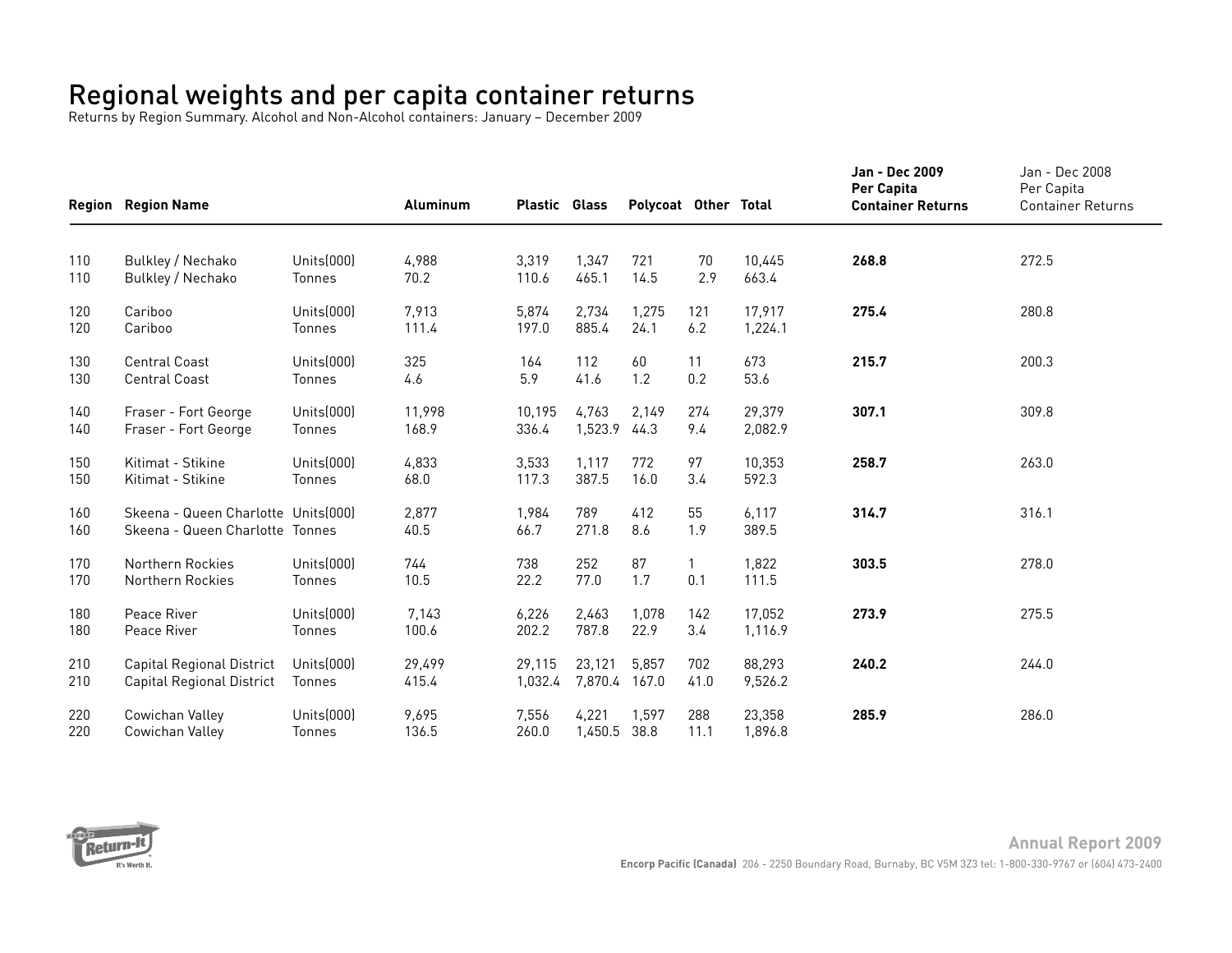## Regional weights and per capita container returns

Returns by Region Summary. Alcohol and Non-Alcohol containers: January – December 2009

|            | <b>Region Region Name</b>                            |                             | <b>Aluminum</b>    | <b>Plastic Glass</b> |                                                    | Polycoat Other Total |                |                     | <b>Jan - Dec 2009</b><br>Per Capita<br><b>Container Returns</b> | Jan - Dec 2008<br>Per Capita<br><b>Container Returns</b> |
|------------|------------------------------------------------------|-----------------------------|--------------------|----------------------|----------------------------------------------------|----------------------|----------------|---------------------|-----------------------------------------------------------------|----------------------------------------------------------|
|            |                                                      |                             |                    |                      |                                                    |                      |                |                     |                                                                 |                                                          |
| 230<br>230 | Alberni / Clayoquot<br>Alberni / Clayoquot           | Units(000)<br>Tonnes        | 4,208<br>59.2      | 3,346<br>111.9       | 1,795<br>600.2                                     | 546<br>13.0          | 142<br>3.3     | 10,037<br>787.6     | 318.2                                                           | 317.2                                                    |
| 240<br>240 | Comox / Strathcona<br>Comox / Strathcona             | Units(000)<br>Tonnes        | 10,268<br>144.6    | 8,138<br>287.7       | 5,058<br>1,750.5                                   | 1.805<br>44.1        | 217<br>13.0    | 25,486<br>2,239.8   | 235.4                                                           | 234.7                                                    |
| 250<br>250 | Mount Waddington<br>Mount Waddington                 | Units(000)<br><b>Tonnes</b> | 1,616<br>22.7      | 1,017<br>35.4        | 491<br>172.7                                       | 202<br>4.5           | 10<br>1.3      | 3,336<br>236.6      | 277.1                                                           | 299.4                                                    |
| 260<br>260 | Nanaimo<br>Nanaimo                                   | Units(000)<br>Tonnes        | 13,056<br>183.8    | 12,211<br>426.2      | 7,670<br>2,615.5                                   | 2,289<br>62.7        | 359<br>21.5    | 35,586<br>3,309.8   | 240.7                                                           | 235.0                                                    |
| 310<br>310 | <b>Greater Vancouver</b><br><b>Greater Vancouver</b> | Units(000)<br>Tonnes        | 159,825<br>2,250.3 |                      | 177.046 111.860 43.859<br>6,066.8 37,331.1 1,038.0 |                      | 5,859<br>202.9 | 498.449<br>46,889.1 | 215.0                                                           | 216.9                                                    |
| 320<br>320 | <b>Fraser Valley</b><br><b>Fraser Valley</b>         | Units(000)<br>Tonnes        | 28,786<br>405.3    | 26,113<br>906.0      | 12,085<br>3,983.1                                  | 6,325<br>133.5       | 839<br>28.9    | 74,147<br>5,456.8   | 264.6                                                           | 259.5                                                    |
| 330<br>330 | <b>Powell River</b><br><b>Powell River</b>           | Units(000)<br>Tonnes        | 2,066<br>29.1      | 1,548<br>54.7        | 930<br>324.2                                       | 327<br>7.7           | 36<br>3.0      | 4,907<br>418.6      | 242.9                                                           | 243.8                                                    |
| 340<br>340 | Squamish - Lillooet<br>Squamish - Lillooet           | Units(000)<br>Tonnes        | 3,758<br>52.9      | 4,132<br>137.4       | 4,003<br>1,336.9                                   | 681<br>16.9          | 52<br>2.2      | 12,627<br>1,546.4   | 322.0                                                           | 337.7                                                    |
| 350<br>350 | Sunshine Coast<br><b>Sunshine Coast</b>              | Units(000)<br>Tonnes        | 2,489<br>35.0      | 2,135<br>78.1        | 1,996<br>704.8                                     | 480<br>13.1          | 43<br>4.8      | 7,143<br>835.9      | 241.7                                                           | 248.1                                                    |